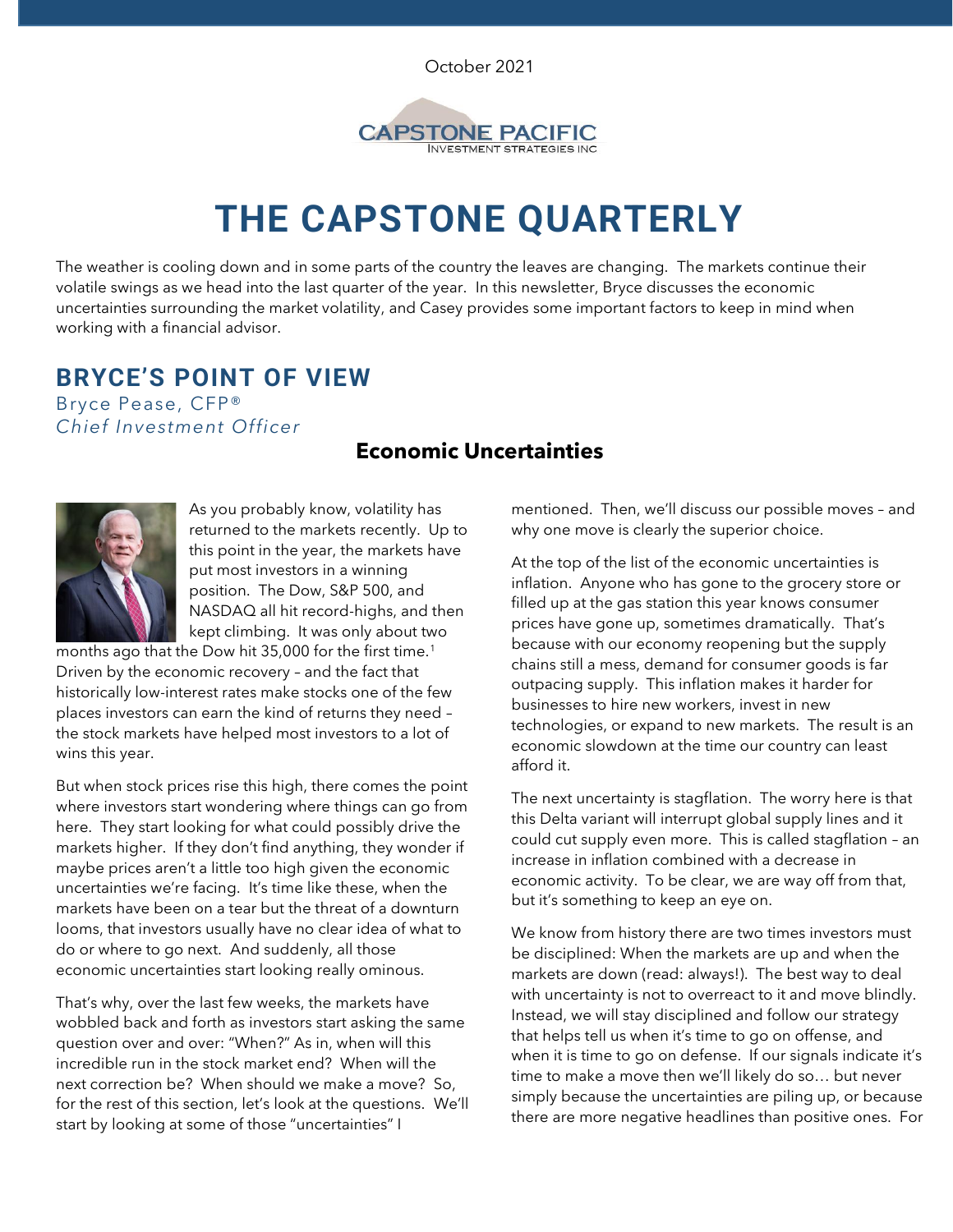## **Did you know?**

Now's the time to begin wrapping up any end-of-year tasks before we all get busy with the holidays and winter season. Here are some things to consider:

- Have you taken your Required Minimum Distribution for the year?
- Are you on track to contribute the maximum amount to your 401(k) or Thrift Savings Plan?
- Were you planning to do a Roth conversion?
- Did you spend your Flexible Spending Account (FSA) dollars?

The end of the year will be here before you know it!

Check us out on social media

Follow us on LinkedIn®: [www.linkedin.com/company/capstonepacific](http://www.linkedin.com/company/capstonepacific)

Facebook®: @capstonepacific or [www.facebook.com/capstonepacific](http://www.facebook.com/capstonepacific)

our investment management clients, we will keep monitoring everything on your behalf.

One thing you can be certain of is that we are paying attention. First, because Capstone is fee-based and our

## **CASEY'S CORNER**  Casey Morris, CFP®

income rises or falls with the value of client accounts. Second, is we invest our personal money in the same funds, at the same time, and at the same price as our clients do. We share the same goal of increasing income over time while trying to minimize risk in turbulent times. Leadership among various sectors of the market seems to be changing frequently so far this year with many sectors showing negative returns for the year.

Changing the subject - Casey has done several seminars for employees of the U.S. Army this year virtually and more recently on-site. She teaches them about their very complicated employee benefits and other financial planning topics and gets great reviews from the attendees. Last year we finished up a 2-year contract with the U.S. Navy and had the honor of going on site to many of their military facilities in Southern California, including China Lake and also the new home of Top Gun in Nevada.

It's always inspiring for us to see everyone stop and face the flag while the national anthem is played at 8am and again at 5pm. Casey has also been on site for the U.S. Air Force and has taught firefighters with the U.S. Forest service. I bring it up because she never seems to mention it.

As always, thank you for your continued trust in us.

## **Know Your Investment Advisor**



Do you remember the last time you had to choose a primary care physician? If you're like me, you probably spent quite a bit of time researching and reviewing different doctors trying to choose the best one that would fit your needs. After all, good health is essential in having a quality life.

Why am I telling you this? Well, I've heard horror stories over the years about investors who were working hard to achieve financial independence, only to be taken advantage of by the very person they'd hired to give them good advice.

No two advisors are alike (except Bryce & I, ha!), just as no two people are exactly alike. And sometimes red flags are waving in front of us, but we choose to ignore them. Bernard L Madoff's wealth management business was known for consistent investment returns for its high net-worth clientele, and at one point, Madoff's business was the largest in the world. He seemed reputable, likable and well connected. In 2009, Bernie was involved in a massive Ponzi scheme ultimately losing billions of his clients' assets and earning himself a 150-year prison term. Many of his clients failed to notice the red flags, and unfortunately making smart choices is sometimes easier said than done.

We all want to avoid the Bernie Madoff's of the world; here are a few warning signals that something was not quite right with his company:

• Clients were denied online access to accounts.